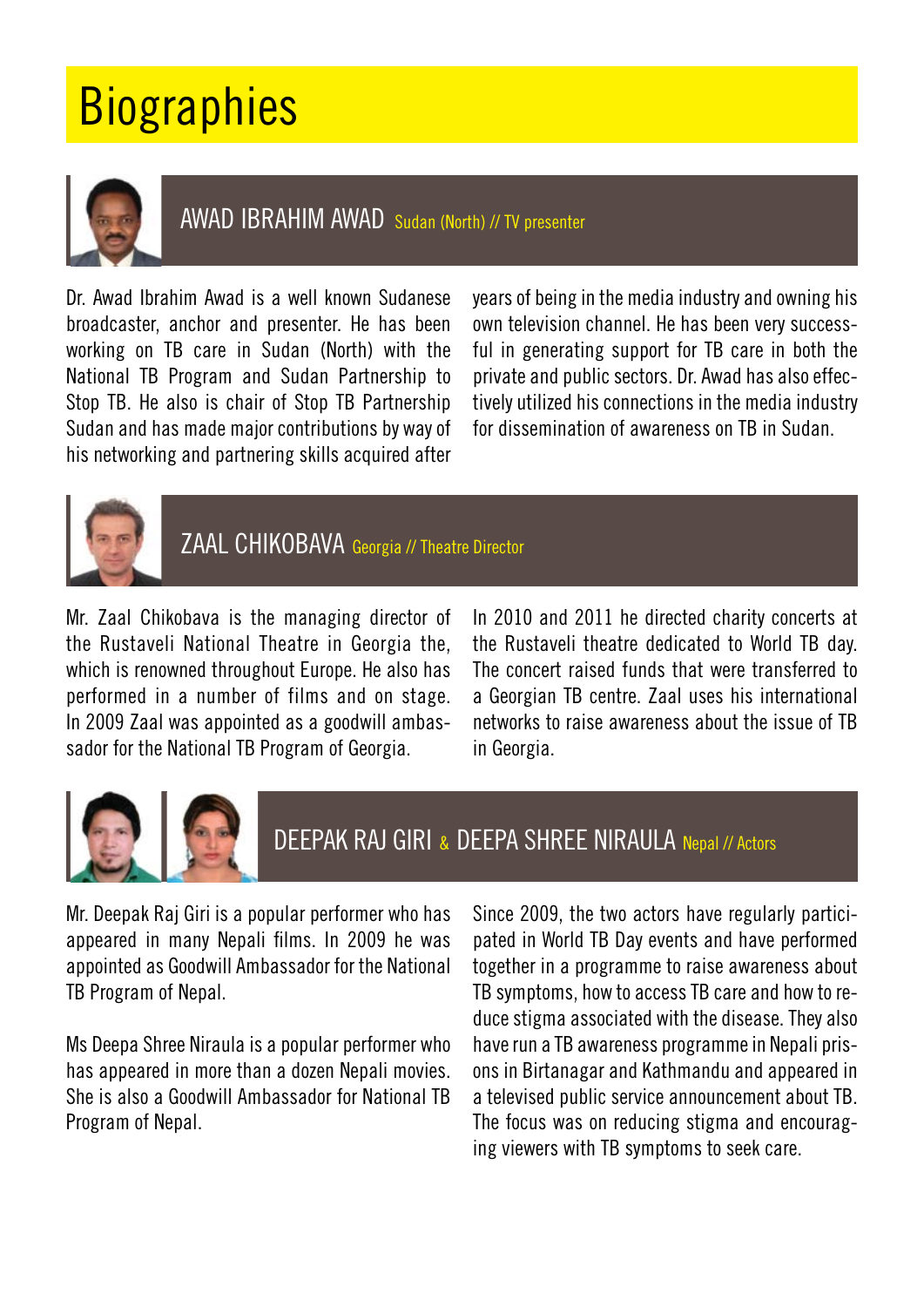

As her career as a television personality began in earnest, Gerry Elsdon was diagnosed with TB. Living in an affluent Johannesburg suburb, Gerry was shocked to find her closest TB clinic was hidden behind a number of buildings, "as if it was something to be ashamed of". It was this experience that prompted her to become an advocate for the rights of people affected by TB.

Gerry grew up in the time of South Africa's liberation struggle in an under-privileged community. As a young person she began working closely with some of the early leaders of the new democraticallyelected South African government. Gerry's humanitarian work began when she was appointed as an AIDS Ambassador by the Office of the President of South Africa. She is the International Federation of Red Cross and Red Crescent (IFRC) Advocate for TB, and a volunteer for CHOC Childhood Cancer Foundation, the Othandweni Children's Home and the Lilly MDR-TB Partnership. A frequent speaker at international conferences, she gave a keynote address at the 2009 International Council of Nurses Conference. A well-known television personality in South Africa, Gerry has hosted many on air programmes, including the African version of the reality show, Big Brother. She has appeared on the covers and social pages of many of Africa's leading glossy magazines.



SONIA GOLDENBERG Peru // Journalist

Sonia Goldenberg is a Peruvian journalist and director. Her documentary, *Amor en el aire* (Love is in the air) documents the pioneering experience of the fight against MDR-TB in Peru and shows how Peru has achieved its high cure rate. It has been used by the Peruvian branch of Partners in Health as a tool to disseminate information about the Peruvian experience and to teach countries in different parts of the world how to fight MDR-TB.

Goldenberg has also been actively exploring partnerships in the fight against TB in the government, civil society, the private sector and the press. As a result of advocacy with the Foreign Ministry of Peru, Goldenberg helped to secure \$15 million which will be allocated to fight XDR TB in Peru. Goldenberg also works closely with famous Peruvian Chef, Gaston Acurio, who is an active and vocal advocate for TB care and together they implemented a communications strategy which, for the first time, put TB on the agenda of the news media in Peru.